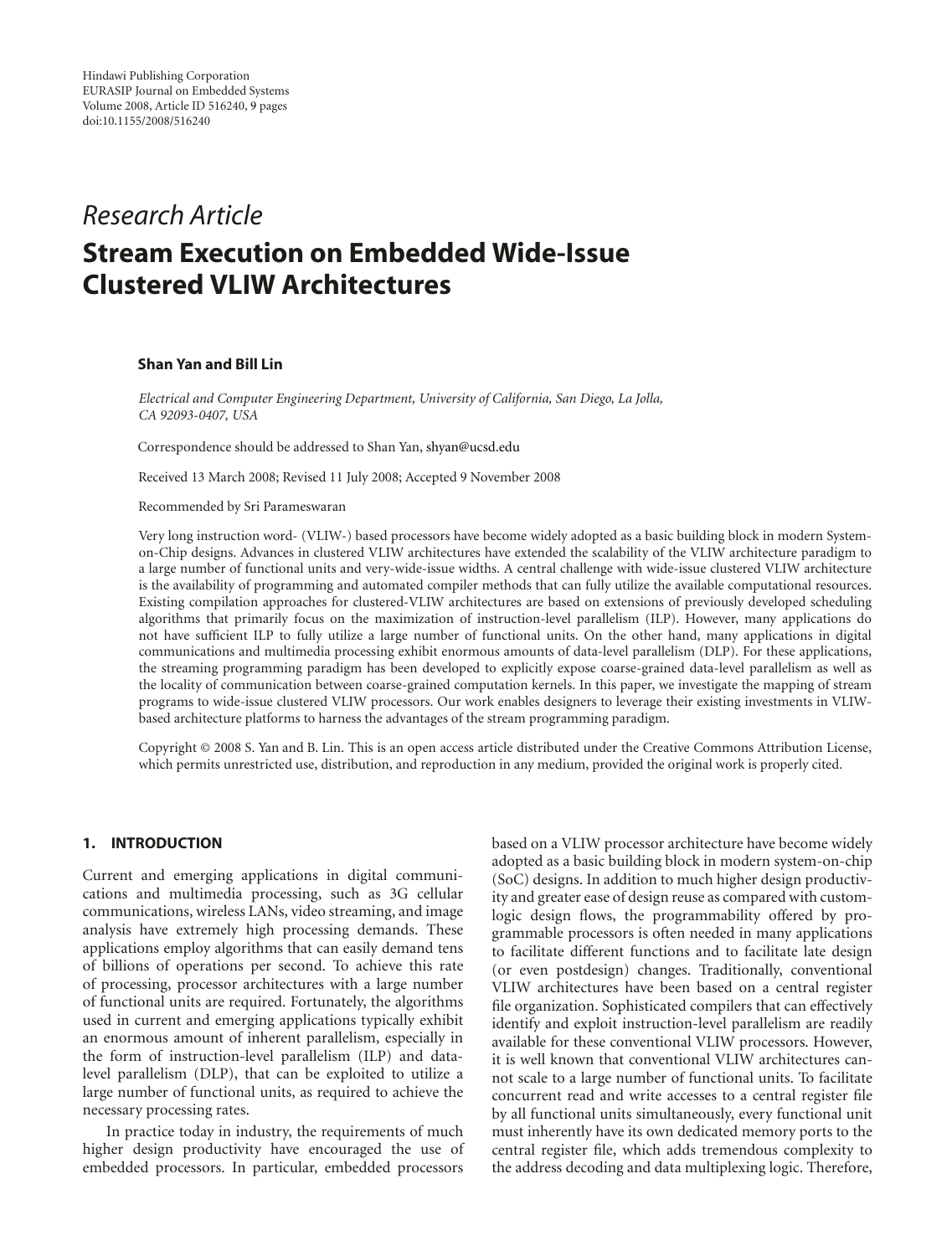it is not practical to scale a conventional VLIW architecture beyond a handful of functional units (e.g., usually no more than 4 to 6 functional units).

To extend the scalability of VLIW-based architectures, considerable progress has been made over the years on *clustered* VLIW processor architectures [1–5]. Clustered VLIW architectures overcome the limitations of a central register file by dividing the functional units into *clusters*, each cluster with a small number of functional units, and providing each cluster with its own simple local register file. To access data that is located at another cluster's register file, the operands must be explicitly transferred by *copy* operations between cluster register files across a communication network. Depending on the number of clusters and the communication network architecture, the latency of the copy operation may be nonuniform to account for the separation distance of clusters. With the clustering of datapaths, wide-issue clustered VLIW architectures with upwards of 32 functional units [4, 5] are possible, making available an enormous amount of computational resources for arithmetic intensive applications.

The central challenge with clustered-VLIW architecture is the availability of programming and automated compiler methods that can fully utilize the available computational resources. Currently, most of the compiler research in the literature has mainly focussed on extending conventional scheduling methods to consider the impact of the spatial assignment of operations to clusters in order to maximize the available instruction-level parallelism [6–11]. Despite the progress in these space-time ILP-based scheduling techniques, it is well known that many applications do not have sufficient amounts of inherent instruction-level parallelism to effectively utilize a large number of functional units. Fortunately, in many digital communications and multimedia processing applications, the algorithms used often exhibit an enormous amount of inherent data-level parallelism that can be exploited to fully utilize a large number of functional units to achieve high processing rates. In particular, the available data-level parallelism is often in the form of *coarse-grain* computations that operate on *streams* of *independent* elements. However, conventional sequential programming languages like C have difficulties exposing this style of parallelism.

To exploit available DLP, vector-based SIMD extensions to VLIW processors have been developed (see [12] for citations), and autovectorization techniques have been developed to identify vectorizable code in traditional C programs (see [13] for citations). While effective, these SIMD extensions usually involve dedicated vector units that cannot be harnessed for nonvectorizable computations, and the autovectorization methods that target these SIMD extensions often require complex memory disambiguations and loop transformations if the source program is not written in a manner that directly exposes the available data parallelism.

To explicitly expose coarse-grained data parallelism, researchers have developed *stream programming models* that explicitly expose coarse-grain data-level parallelism as well as locality between coarse-grain computations [14–18]. A stream program consists of a collection of computation *kernels* that consume and produce elements from streams of data. The advantages of this decomposition are as follows: first, stream programs separate communication (the gathers and scatters of data to and from global memory) from the actual computation. Hence, bulk memory transfers can be scheduled ahead of the corresponding computation, thereby hiding the cost of the large memory latency that is becoming increasingly worse with the growing gap between DRAM and logic speeds. Second, stream programs expose producerconsumer locality by the intermediate streams that flow between computational kernels. By appropriate sequencing of kernels, the elements of an intermediate stream can be kept local in fast local memories rather than incurring the penalties associated with the writing and reading of the global memory. Finally, stream programs explicitly expose both data-level parallelism and instruction-level parallelism. Since each element of each input stream can be processed simultaneously and independently, multiple instantiations of the computation kernels can be invoked to process multiple elements simultaneously, thereby providing large amounts of coarse-grained data parallelism. Further, within each kernel, instruction-level parallelism is exposed since independent operations within a kernel can be executed in parallel. In contrast to vector programming styles where vector elements are usually limited to the basic types, stream elements can be arbitrarily complex user-defined record types with potentially many fields. In addition, whereas vector operations are usually limited to simple predefined operations-like vector addition and subtraction, stream programs can specify data parallel execution of arbitrarily complex user-defined kernels that can embody hundreds of operations.

To facilitate implementation of stream programs, researchers have also developed specialized stream processor architectures [19, 20] that explicitly provide hardware mechanisms for coarse-grained data-parallel execution of stream programs. However, unlike VLIW-based processors that have already been widely adopted in SoC designs, stream processor architectures as a general architecture platform are still in their infancy, and it is not yet clear if stream processor architectures will become widely adopted in embedded SoC applications. Moreover, the available computational resources in a stream processor architecture can only be effectively harnessed if the application is inherently coarse-grained data parallel through a hardwired SIMD-style instruction control mechanism. On the other hand, in a clustered VLIW architecture, all functional units are fully under the control of wide-instruction words. Hence, the parallel datapath clusters in a clustered VLIW architecture can perform data-parallel execution by executing the code that replicates the same operation over each datapath cluster via wide-issue instructions. On the other hand, for applications that have plenty of instruction-level parallelism, but without data parallelism, the computational resources can be harnessed through existing ILP-based programming and compiler methods. Furthermore, clustered VLIW architectures can be made *configurable* at design time to different issue widths, as appropriate for the processing demands of the target application, using the same ISA. Therefore, configurable clustered VLIW architectures can arguably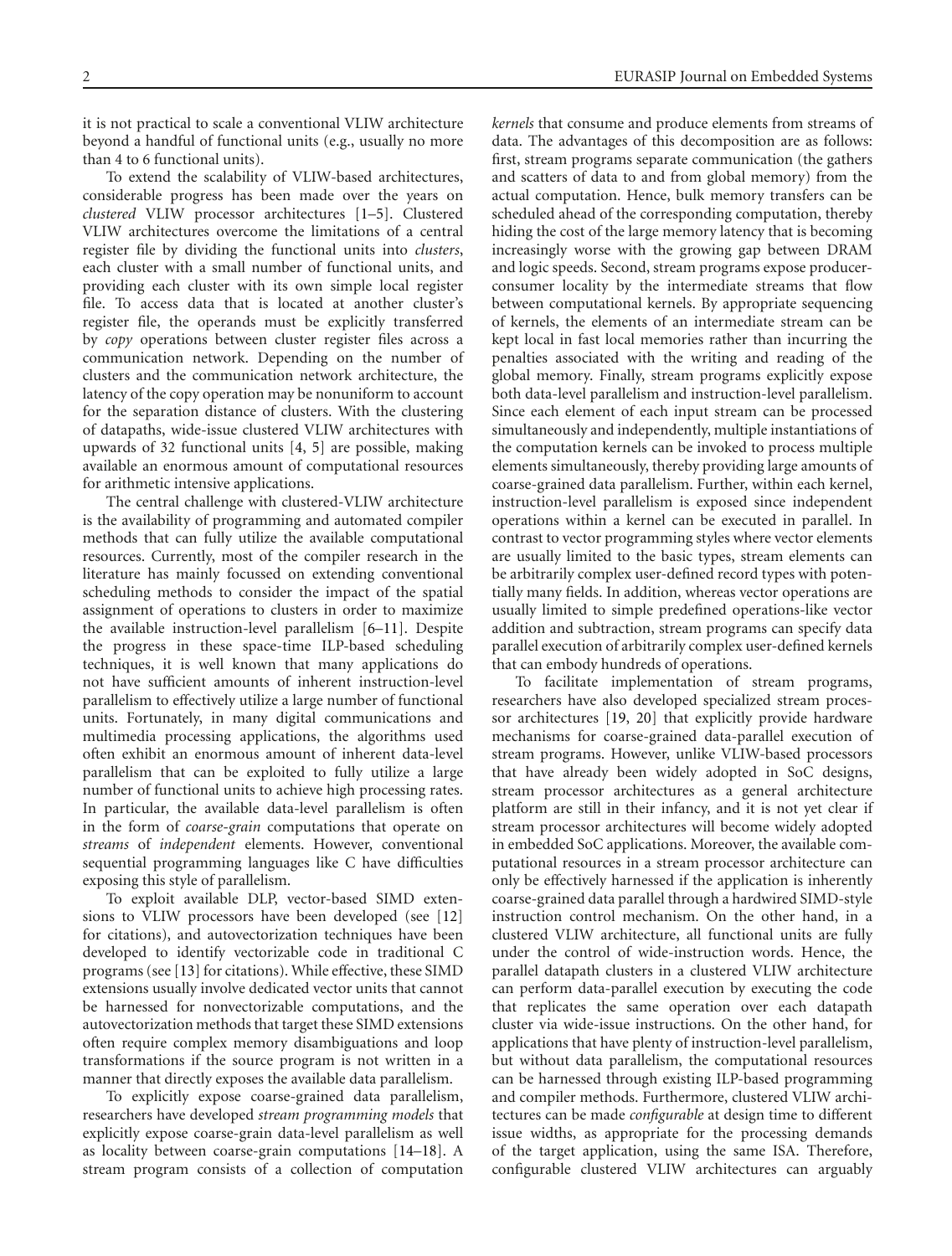support a much broader base of applications, leveraging existing and future investments in these architectures.

Although the suitability of VLIW-based architecture for data-parallel applications has long been recognized [21– 23], automated compiler methods that target VLIW-based processors have been lacking for exploiting coarse-grained data parallelism effectively. This is in part because efficient coarse-grained data-parallel execution requires the careful orchestration of bulk memory transfers with large chunks of computations to hide or avoid the long latencies of global memory operations and to maintain a continuous feed of data to keep the parallel datapath clusters utilized. Unlike the stream programming paradigm where bulk memory transfers, producer-consumer locality, and computational kernels are exposed explicitly, extracting the same information from a conventional C program, if possible, would require complex program disambiguation. Other existing work relating data-parallel applications to VLIW-based architectures have focussed either on case studies [22, 23] or SIMD architecture extensions [24] that are in the direction of mechanisms found in stream processors.

In this paper, we attempt to enable the use of the stream programming paradigm to effectively capture and harness the available data parallelism found in many digital communications and multimedia applications, while taking advantage of the broad investments that have been made or are being made in VLIW-based processor platforms for embedded SoC designs. Our work attempts to address this issue by providing effective compiler methods for the efficient realization of stream programs on wide-issue clustered VLIW processors. Using our approach, developers can write applications with inherent DLP using a stream programming paradigm. For applications without inherent DLP, known space-time ILP-based schedulers can still be used with conventional C programs.

The remainder of the paper is organized as follows. Section 2 outlines our underlying architecture target. Section 3 presents the stream programming model. Section 4 describes our methodology for mapping stream programs to wide-issue clustered VLIW processors. Section 5 presents experimental results of the proposed methods. Section 6 summarizes related work. Finally, Section 7 presents concluding remarks.

#### **2. UNDERLYING ARCHITECTURE**

Our target architecture is similar to the Lx processor described in [4]. The Lx processor is a statically scheduled clustered VLIW architecture jointly designed by HP and STMicroelectronics. Each cluster in the Lx processor is a 4-issue VLIW core comprising four ALUs, two multipliers, one load-store unit, and one branch unit. Each cluster also includes 64 general registers. The first generation of the Lx architecture spans from one to four clusters (with corresponding 4-issue to 16-issue per instruction cycle). In our target architecture, we further expand the number of clusters to eight clusters by interconnecting the eight clusters over a two-tier communication network, as depicted in Figure 1. In particular, the eight clusters are organized into four



Figure 1: Target architecture.

quadrants, with two clusters per quadrant. Communication between the two clusters in the same quadrant incurs a communication delay of one cycle, whereas communication between clusters in different quadrants incurs a communication delay of two cycles. Moreover, we expanded the instruction word length to permit 7-issue per cluster, thus enabling all four ALUs, both multipliers, and the load/store unit to be used at the same time. Thus, our target architecture permits a maximum of 56 issues, 48 simultaneous arithmetic operations and 8 simultaneous load/store operations.

Besides having a larger number of clusters than the first generation of the Lx processor, our target architecture uses *compiler-controlled* fast local memories rather than hardware-controlled data caches. Our target architecture uses a separate direct-memory-access (DMA) engine for transferring data between the global memory and the local memories. This DMA engine can perform bulk memory transfers *asynchronously*, under the control of our target processor.

#### **3. STREAM PROGRAMMING**

The stream programming model promotes a *gather-operatescatter* style of programming for explicitly exposing coarsegrained data parallelism by incorporating the concepts of *streams*, *stream gather and scatter operations*, and *kernels*. A *stream* is a finite set of elements that can be independently operated upon in a data-parallel manner. *Stream gather* operations are used to gather data from different memory locations in the global memory into streams of independent elements. *Kernels* specify groups of operations, often several hundred operations in a kernel, that can operate in a dataparallel manner over the independent elements of streams. Streams can only be consumed and produced by kernels, and intermediate streams can be kept local in fast local memory. Coarse-grained data-parallel execution is achieved by executing multiple instances of a kernel in parallel by each instance operating on a separate element. Finally, output streams produced from a sequence of one or more kernels can be *scattered* back to different memory locations in the global memory via *stream scatter* operations. Stream gather and scatter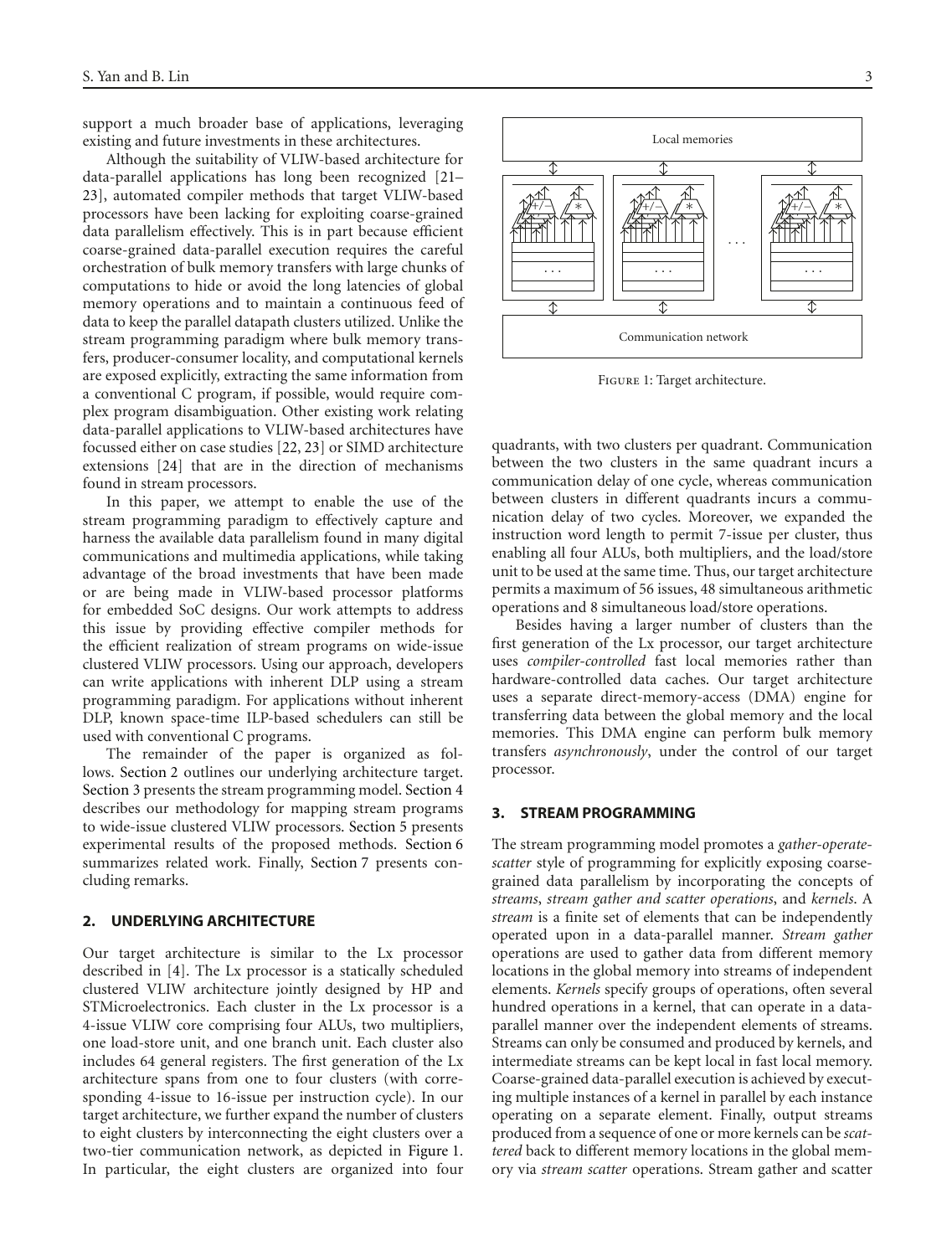```
int x[300], y[300], z[100], t[100], f[400];
int i, m, p;
for (i = 0; i < 100; i++) {
   m = x[i + 200] * y[i + 50];t[i] = (m * m)/2;}
for (i = 0; i < 100; i++) {
   p = t[i] + z[i];f[i + 300] = p;}
```
ALGORITHM 1: Simple C code fragment.

operations essentially correspond to *bulk memory transfers* that can be scheduled ahead of or after the corresponding kernel computations, thereby hiding the long memory latencies. Moreover, dependencies in the form of streams flowing between kernels, or between stream gather-scatter operations and kernels, are explicitly exposed in a stream program. In essence, bulk memory transfers for streams and kernel computations over streams are decoupled in a stream program, thereby enabling their efficient orchestration. In particular, bulk memory transfers can overlap with kernel computations. For example, in the StreamC language [16], streams, gather-scatter operations, and kernels are modeled by means of a *signal flow graph*. In a stream programming language like Brook [14], streams, gather-scatter operations, and kernels are incorporated as language extensions to the conventional C language. *Streaming portions* of Brook can be easily extracted into signal flow graphs, for which stream program analysis techniques can be applied.

To illustrate the difference between the conventional programming paradigm and the stream programming paradigm, consider the simple C code fragment shown in Algorithm 1. There are two loops in this example. The first loop processes data from arrays *x* and *y* and writes the results into array *t*. The second loop processes data from arrays *t* and *z* and writes the results into array *f* . In the conventional programming model, the array reads and writes correspond to memory load and store operations. In general, array records need not be accessed in a particular order. In the example shown, the access patterns of the different arrays are different, in this case by different offsets. In general, array access patterns may correspond to irregularly accesses to the memory, which makes data-parallel execution more challenging as data must be loaded from potentially slow external memories and stored back to slow external memories. Although conventional processors provide data caches to mitigate the speed difference between external memory access speeds and internal processor computational speeds, caching often leads to unpredictable performance results. Without predictable data access speeds, it is very difficult to coordinate data-parallel execution of operations that must operate on the data.

In contrast to the conventional programming model, the stream programming model makes explicit the separation

```
(a) Kernel definitions
void kernel k1 (int sx\langle \rangle, int sy\langle \rangle, out int st\langle \rangle)
{
   int m;
   m = sx * sy;st = (m * m)/2;}
void kernel k2 (int st\langle \rangle, int sz\langle \rangle, out int sf\langle \rangle)
{
   int p;
   p = st + sz;sf = p * 10;}
(b) Stream operations and kernel calls
int x[300], y[300], z[100], t[100], f[400];
int sx\langle 100 \rangle, sy\langle 100 \rangle, sz\langle 100 \rangle, st\langle 100 \rangle, sf\langle 100 \rangle;
streamRead (sx, x, 200, 100);
streamRead (sy, y, 50, 100);
streamRead (sz, z, 0, 100);
k1 (sx, sy, st);
k2 (st, sz, sf);
streamWrite (sf, f, 300, 100);
```
ALGORITHM 2: Stream program fragments.

between memory operations and computational kernels. Using the Brook language [14], the stream program version of Algorithm 1 is shown in Algorithm 2. The corresponding extracted signal flow graph is shown in Figure 2. In Algorithm 2(b), the *streamRead* statements first copy data from arrays into *streams* from external memory so that the data-parallel records are readily available for the processor to perform data-parallel computations on them. Once the streams have been loaded, calls to *kernels* explicitly invoke data-parallel execution over the records of the streams. The intermediate streams produced, in this case *st* by the kernel *k*1, are consumed locally by other kernels, in this case by the kernel *k*2, without storing back to external memory. Final results are then written back to external memory in bulk via the *streamWrite* statement. As stated previously, stream gather and scatter operations can be scheduled ahead of or after the corresponding kernel computations, thereby hiding the long memory latencies, and bulk memory transfers can overlap with kernel computations.

# **4. WIDE-ISSUE CLUSTERED VLIW MAPPING**

The focus of this work is on the mapping of a stream processor abstraction on to a wide-issue clustered VLIW architecture. In particular, Section 4.1 reviews a previously proposed stream processor abstraction called a stream virtual machine (SVM). The use of this virtual machine abstraction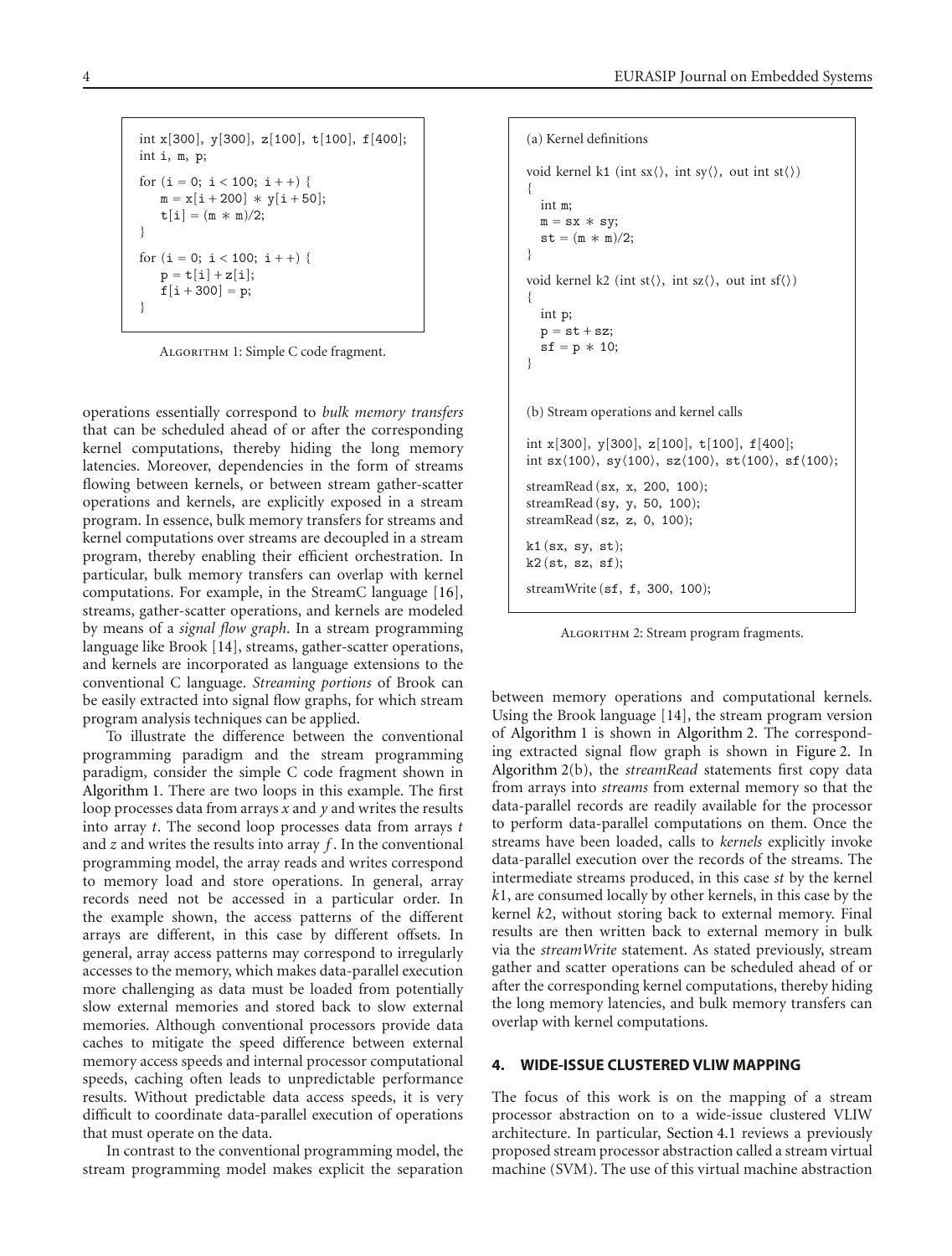

Figure 2: Stream program as a signal flow graph.

enables us to leverage previously developed stream compiler methods [16], which is described in Section 4.2. Section 4.3 then describes how the different components of the stream virtual machine are implemented on a wide-issue clustered VLIW architecture.

#### *4.1. Stream execution model*

To improve the portability of stream programs on to different stream execution targets, a two-level compilation model was proposed in [25]. In this two-level compilation model, a stream program is first compiled to a Stream Virtual Machine (SVM), which is an abstract machine model that abstracts the detailed characteristics of the target processor. The SVM is then compiled, using target-specific compiler steps, to the target processor. The structure of the SVM model is depicted in Figure 3. It consists of three *virtual* execution engines and a two-level *virtual* hierarchy of memories. The three virtual execution engines are the *host processor*, the *DMA engine*, and the *kernel processor*, they work in the following manner.

- (i) The host processor is responsible for scheduling bulk memory transfers on the DMA engine and scheduling kernel computations on the kernel processor. The DMA engine and the kernel processor are *slave* processors to the host processor.
- (ii) The DMA engine is responsible for reading (gathering) stream data from global memory into local memory before kernel executions and writing (scattering) stream data from local memory to global memory after kernel executions.
- (iii) The kernel processor is responsible for executing multiple instances of a kernel on independent stream elements in a coarse-grained data-parallel manner. The consumption and production of streams are via the local memory. The kernel processor does not access the global memory directly.

The two-level virtual hierarchy of memories provides a distinction between a slow (typically off-chip DRAM) global memory that can be randomly accessed and a fast (e.g., via on-chip SRAM) local memory that can only be accessed in a restricted manner. In particular, the local memory abstraction in the SVM is used to implement the *stream register file* (SRF), which is used to store input, intermediate, and output streams for kernel computations. There is a third level of memory hierarchy, not shown in the SVM diagram in Figure 3, that corresponds to the internal local



Figure 3: SVM architectural model.

registers inside the kernel processor. When executing a kernel in the kernel processor, intermediate values produced by operations in the kernel are stored temporarily in these local registers. Finally, the SVM is further characterized by the size of the memories and by the bandwidth and latency of the *network links* that interconnect the virtual execution engines and memories.

#### *4.2. Compilation process*

As proposed in [16, 25], the two-level compilation process consists of a high-level stream compiler step and a low-level detailed compiler step. The high-level stream compiler is responsible for extracting the signal flow graphs of streams, gather-scatter operations, and kernels. The extracted signal flow graphs directly expose data-parallel dependencies between gather-scatter operations and kernels. The highlevel stream compiler is also responsible for the space allocation of the SRF and for the scheduling of the gatherscatter bulk memory transfers and kernel computations. In the SVM, the *size* of the local memory for implementing the SRF is specified. Typically, the size of the SRF is not large enough to store the input, intermediate, and output streams in their entireties. In this case, the high-level stream compiler is responsible for breaking down the streams into strips to ensure that each working set of strips can fit into the local memory and for scheduling the gather scattering of these strips and the kernel computations on them, a process referred to as strip mining.

In the second compilation phase, the low-level detailed compiler is responsible for the target-specific mapping of the three virtual execution engines and the two levels of memory hierarchy to the architecture components of the target architecture. In particular, the low-level detailed compiler is responsible for the actual instruction scheduling of the operations inside kernels and for the actual dataparallel execution of kernel instructions over the available computational resources. The low-level detailed compiler is also responsible for the detailed memory layout of the local memories for implementing the SRF, for the detailed scheduling of the actual bulk memory transfers between the global memory and the local memory, and for the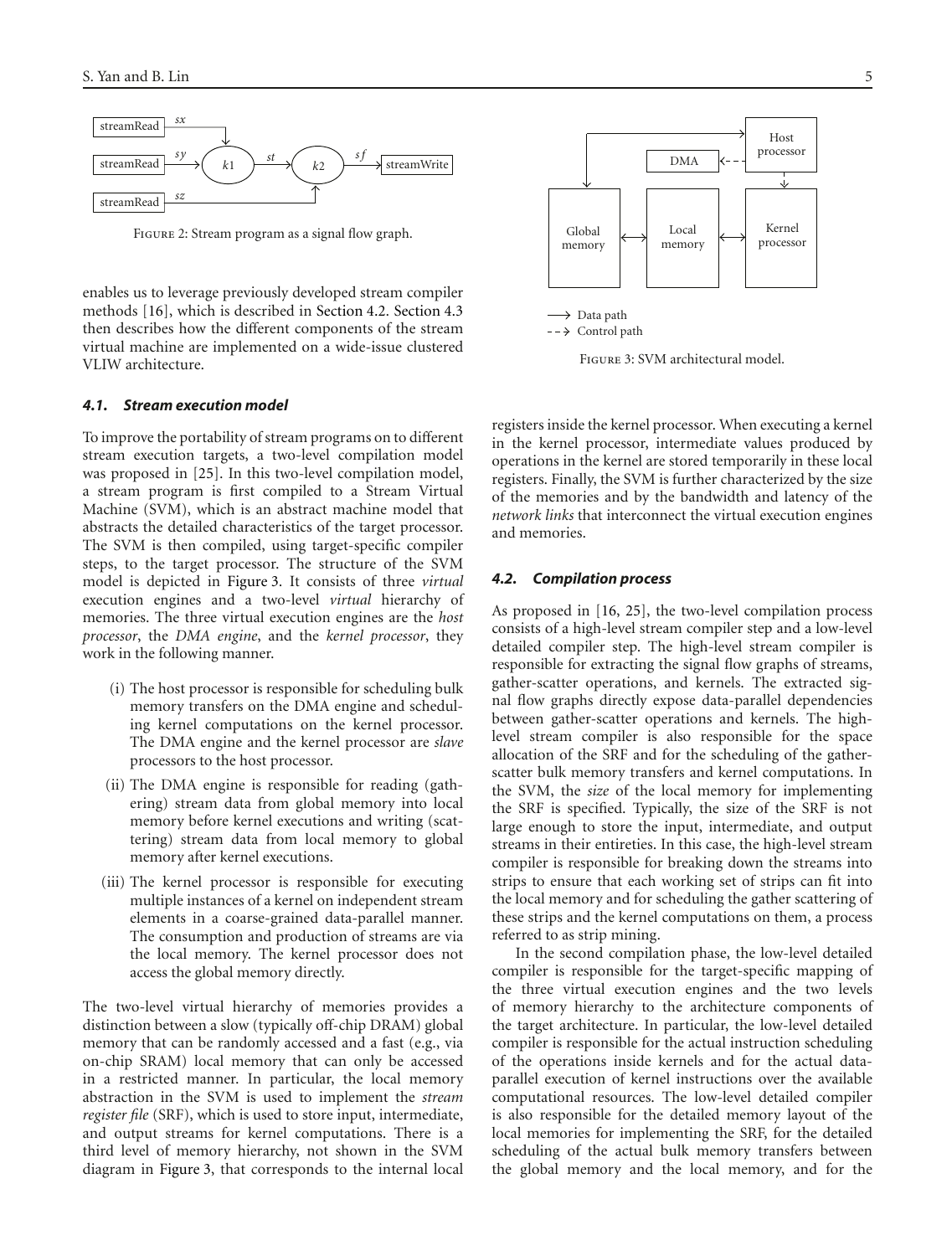actual detailed instructions for local memory access of stream elements for kernel computations. This low-level compilation phase is discussed next.

#### *4.3. Target-specific mapping*

Mapping the SVM to a wide-issue clustered VLIW processor involves mapping both the three virtual execution engines as well as the two-level virtual hierarchy of memories. Using our target architecture, some of the mappings are straightforward: the SVM global memory corresponds to an actual global memory, the SVM stream register file is mapped to the fast local memories, and the DMA engine is mapped to an actual DMA engine. The mapping of the host processor and the kernel processor is more challenging. In particular, the host processor and the kernel processor are combined into a *single thread of control*. This is possible because the kernel processor acts as a *slave* processor to the host processor. To combine the two virtual execution engines into one thread of control, we define two modes to represent the different statuses of the processor: *control mode* and *kernel mode*. In *control mode*, the processor executes the stream level control code. It initializes the DMA engine for memory access, responds to the interruption of the DMA engine when it finishes the data transfer, and executes all the other operations in the stream program except the kernel calls. All the clusters in the processor will work together as a normal wide-issue VLIW processor in this mode.

When the processor reaches a stream gather or scatter operation, it initializes the DMA engine by correctly setting the starting address and transfer count and starts the DMA engine. It also saves the state of the corresponding stream data. While the DMA engine takes care of the moving data between global memory and SRF, the processor can work on other tasks such as kernels whose input stream(s) are available in the SRF. After the completion of data transfer, DMA engine interrupts the processor, the processor will respond to the DMA after finishing the current cycle of execution. It then updates the state of the corresponding stream.

When the stream execution reaches a kernel call, it will do a context switch and change to the *kernel mode*. A specific portion of the local memory is reserved for saving the *control context*. During the context switch, the processor saves all the control registers as well as the current state information to the reserved region of the local memory. Then it loads the kernel code and switches to *kernel mode*.

In *kernel mode*, the processor works as the virtual kernel processor. As a wide-issue clustered VLIW processor, a large number of functional units (e.g., 48 functional units) are available. So our problem becomes how to efficiently utilize them to exploit the inherent parallelism inside the kernel. For the VLIW machine, all the instructions are decided at the compile time by the compiler. The clusters can be orchestrated and configured to work as many small VLIW machines to execute a separate instantiation of a kernel on each cluster. Data parallel execution is achieved by running *k* instantiations of a kernel on *k* separate stream elements simultaneously, in a load-balanced manner. For example,

using a wide-issue VLIW processor with eight clusters, the clusters can work as follows: cluster 1 executes a kernel processing elements 1, 9, 17, and so forth, cluster 2 executes the same kernel processing elements 2, 10, 18, and so forth, cluster 3 executes processing elements 3, 11, 19, and so on. Since the execution is totally controlled by the very long instruction word, this way of data-parallel execution can be achieved.

To generate the detailed instructions for this data-parallel execution of the kernels, we first compile a kernel assuming one cluster. Then, for data-parallel execution of the kernel across all available clusters, the instructions generated for one cluster are replicated to all clusters to form the wide instruction words. The appropriate renaming is handled to form the wide instructions. In effect, each cluster is *looping* over every *k*th stream element, where *k* is the number of clusters. Because the stream elements can be independently processed, *software-pipelining* can be applied when compiling a kernel. For example, for cluster *i*, it will process elements  $i$ ,  $i + k$ ,  $i + 2k$ , and so forth. Software pipelining can be exploited by processing the  $(i+k)$ th element before the complete processing of the *i*th element, and so on. In particular, we have implemented the modulo scheduling technique in our kernel compiler [26, 27], extended with the spatial assignment heuristics proposed in [28].

After the completion of kernel execution in *kernel mode*, the processor returns back to the *control mode* by context switch. The control registers are restored and the state of the processor is updated.

#### **5. EXPERIMENTAL RESULTS**

We evaluate our mapping methodology on the target wideissue clustered VLIW architecture outlined in Section 2, which contains 8 clusters, 6 FUs in each (4 ALUs, 2 multipliers), for a total of 48 FUs. For our evaluation, we used four popular applications in multimedia and communication, including two versions of the discrete cosine transform (DCT) algorithm, the AES encryption algorithm, and the AES decryption algorithm, which are applications that are inherently data parallel. The first version of DCT (pseudo-DCT) is a simplified pseudocode version of DCT used in [5]. It corresponds to a piece of DCT row. This version has limited ILP. The second version (optimized DCT) is from [29]. It uses an optimized 1D DCT as a kernel for the 2D DCT. This kernel executes eight 8-point 1D DCT on eight rows inputs and stores the outputs transposed. Each  $8 \times$ 82D DCT is thus implemented by executing the kernel two times, one on row inputs, the other on transposed column inputs. This version has higher ILP. For the AES encryption and decryption algorithms, we used an RC6-32/20/32 block cipher [30], which encrypts and decrypts blocks of  $w =$ 32-bit words, using  $r = 20$  rounds of iterations per block. To make them suitable for the stream programming paradigm and fair for comparison among different methods, we rewrote them by unrolling the  $r = 20$  rounds into a single basic block. Then in the stream program, they are written as a single kernel. The encryption/decryption keys are first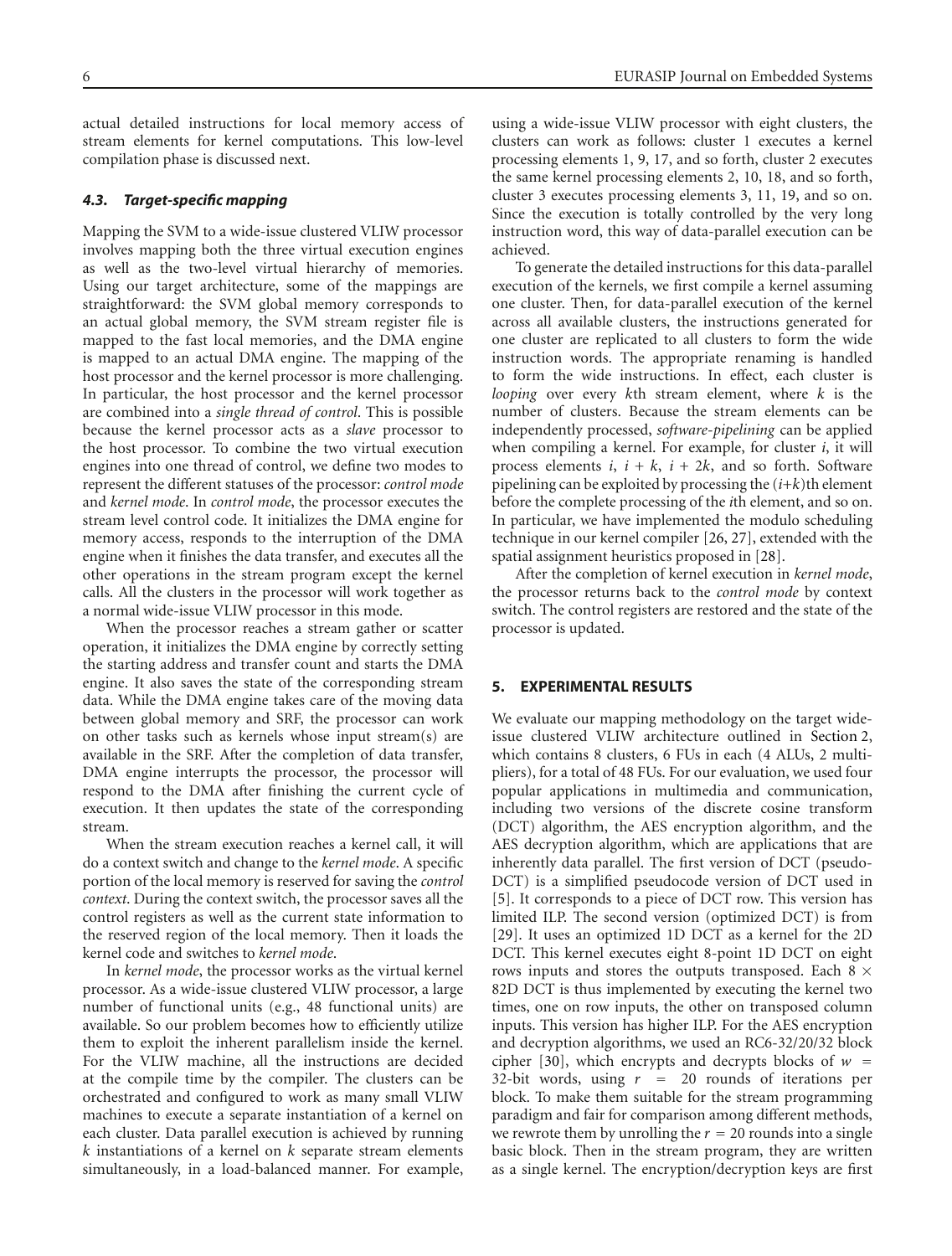expanded in the stream program, and then they are passed to the kernels as constant parameters.

For comparison, we implemented 4 methods: the first two focussed on ILP exploitation; the last two based on the stream execution model for DLP exploitation.

- (1) *List scheduling*. The focus of this method is on exploiting ILP. This method aims to find the maximum amount of ILP available within basic blocks to effectively utilize as many FUs as possible. In particular, we implemented a list scheduler that takes into consideration the spatial impact of cluster assignment. Our implementation is based on the space-time list scheduler method described in [6].
- (2) *Modulo scheduling*. The focus of this method is also on exploiting ILP. This method aims to find the maximum amount of ILP available by pipelining across loop boundaries to effectively utilize as many FUs as possible. Our implementation is based on the space-time modulo scheduler method described in [26], extended with the spatial assignment heuristic described in [28].
- (3) *Stream scheduling*. In this method, we used the stream programming paradigm and the mapping methodology described in Section 4. For compiling kernels, we limited the scheduling to use just list scheduling. DLP is achieved by executing multiple parallel kernel instances across available clusters.
- (4) *Stream* + *modulo scheduling*. In this method, we again used the stream programming paradigm and the mapping methodology described in Section 4, but here we used modulo scheduling instead to identify more ILP within a kernel. DLP is again achieved by executing multiple parallel kernel instances across available clusters.

For the first two ILP-based methods, focused on ILP exploitation, the benchmarks were converted from a C program by hand to an internal control data flow graph (CDFG) representation. Then our implementations of list scheduling and modulo scheduling were applied. For the last two stream mapping methods, based on stream execution, the benchmarks were first written in Brook [14]. Then they were hand converted to an internal signal flow graph (SFG) representation. The kernels were further converted into an internal CDFG representation. Our implementations of stream scheduling of the SFG and the ILP scheduling of the kernels were then applied.

For comparisons, we use the list scheduling method as the baseline. Figure 4 compares the relative execution times of the four methods on the four benchmarks, and Figure 5 compares the FU utilization. For the applications that have little inherent ILP, such as pseudo-DCT benchmark and the AES encryption and decryption benchmarks, even with the use of modulo scheduling, most of the functional units cannot be efficiently utilized. The FU utilization is very low, only 5% for list scheduling and 12.5% for modulo scheduling for pseudo-DCT, and 4.34% for list

FIGURE 4: Execution time speedup results for the four benchmarks.



Figure 5: FU utilization results for the four benchmarks.

scheduling and 12.36% for modulo scheduling for AES encryption and decryption. However, by exploiting DLP using the proposed mapping method, the degree of FU utilization goes up substantially, especially when combined with modulo scheduling for scheduling kernel operations. The FU utilization goes up to 67% for pseudo-DCT and 76% for the two AES benchmarks. Correspondingly, the execution times relative to list scheduling are substantially better: a 13.3X speedup for pseudo-DCT and a 13.6X speedup for AES benchmarks.

For the optimized DCT benchmark, there is more available ILP. With the available ILP in optimized DCT, our method of stream execution, combined with modulo scheduling for kernels, can achieve an FU utilization factor of 87.5%, versus under 10% for list scheduling alone. For this benchmark, modulo scheduling is able to find considerable ILP to effectively utilize the large number of FUs, nearly 45% FU utilization, but stream execution can still achieve a much higher rate of FU utilization. This is reflected in the relative execution times. Relative to basic list scheduling, modulo scheduling alone can achieve a 3X speedup. but stream execution with modulo scheduling can achieve a 6X speedup.

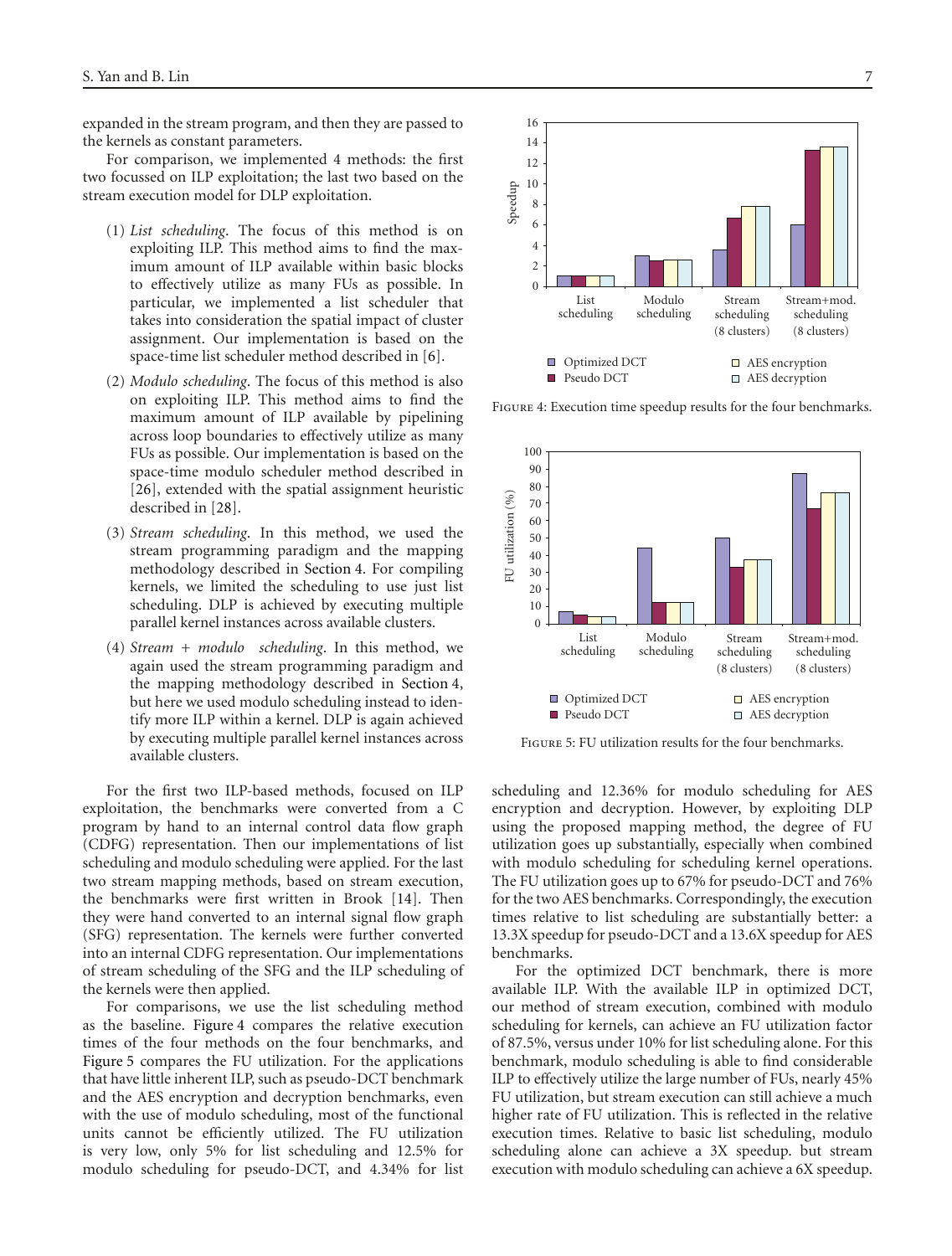Note that we do not suggest by the above results that stream programs perform better than hand-tuned traditional programs. It is possible that existing autovectorization techniques [13] can be adapted to pure clustered VLIW processors without SIMD extensions so that a well-tuned traditional program can achieve similar results as our stream mapped programs. The above results mainly show that good data parallel execution performance can be readily achieved by mapping explicitly exposed data-parallel streamed programs on clustered VLIW platforms.

### **6. RELATED WORK**

There has been substantial research in the literature previously on the extension of previously developed ILP-based scheduling algorithms to take into consideration the impact of spatial assignment of operations on execution times for clustered VLIW architectures [6–11]. In particular, in a clustered VLIW architecture, explicit copy operations are needed for moving values between clusters, the added nonzero latencies of these copy operations may adversely lengthen the critical execution path and degrade performance. Therefore, a poor spatial assignment of operations to clusters may result in a substantial degradation in processing rates. The consideration of spatial assignment of operations during scheduling has been referred to as the space-time scheduling problem. Most approaches investigated in the literature are based on extensions of commonly used scheduling algorithms, namely, list scheduling and modulo scheduling. However, these scheduling techniques are primarily targeted toward the exploitation and the maximization of the available instruction-level parallelism, which is often insufficient to fully utilize a large number of functional units. Our approach for the implementation of stream programs on clustered VLIW processors, which exploits data-level parallelism, provides a complementary solution to these ILPbased techniques. Our proposed solution is based on the two-level compilation and stream virtual machine model proposed in [25]. Our work provides the low-level mapping methodologies needed for efficient execution on a clustered VLIW processor.

Gummaraju and Rosenblum [31] recently proposed a low-level mapping solution for general-purpose CPUs like a Hyperthreaded Pentium 4. Though their problem bears similarity to our problem, their primary challenges are different. In particular, data caches in the Pentium 4 are not under compiler control. Therefore, a primary focus of their work is on the pinning of the cache to ensure that the stream register file will remain in the cache. In our problem, we provide mapping methodologies for using on-chip SRAMs that are embedded with the processor in an SoC design. Also, Pentium 4 is a superscalar processor with runtime dispatch of parallelizable instructions on a small number of functional units. In contrast, our problem is to efficiently exploit a large number of functional units (in the range of 32–48 functional units). To achieve high utilization, we must carefully at compile-time orchestrate the clusters to perform data parallel execution. In particular, we effectively execute a separate instantiation of a kernel on each cluster. Data parallel execution is achieved by running *N* instantiations of a kernel on *N* separate stream elements simultaneously, in a load-balanced manner. The mapping methodologies detailed in Section 3 provide the details for this data parallel mapping to parallel clusters. Finally, instead of using hyperthreading, our mapping methodologies are based on combining the control and kernel virtual processors into a single thread of execution on the clustered VLIW processor. If a separate DMA engine is not available, our mapping methodologies are based on combining the control, DMA, and kernel virtual processors into a single thread of execution.

Finally, although the suitability of VLIW-based architecture for data-parallel applications has long been recognized [21–23], automated compiler methods that target VLIWbased processors have been lacking for exploiting coarsegrained data parallelism effectively. This is in part because efficient coarse-grained data-parallel execution requires the careful orchestration of bulk memory transfers with large chunks of computations to hide or avoid the long latencies of global memory operations and to maintain a continuous feed of data to keep the parallel datapath clusters utilized. Unlike the stream programming paradigm where bulk memory transfers, producer-consumer locality, and computational kernels are exposed explicitly, extracting the same information from a conventional C program, if possible, would require complex program disambiguation. Other existing work relating data-parallel applications to VLIWbased architectures have focussed either on case studies [22, 23] or SIMD architecture extensions [24] that are in the direction of mechanisms found in stream processors.

### **7. CONCLUSION**

In this paper, we explored the mapping of stream programs to wide-issue clustered VLIW processors. We showed how the explicit coarse-grained data parallelism presented in stream programs can be leveraged to harness the large number of functional units available in wide-issue processors. This way, designers can take advantage of their existing investments in VLIW-based architecture platforms to realize the benefits of the stream programming paradigm.

#### **ACKNOWLEDGMENTS**

We would like to acknowledge Alan Gatherer and David Hoyle from Texas Instruments, Inc. for a number of stimulating discussions on both application and compiler requirements for wide-issue clustered VLIW architectures. This work was sponsored in part by a grant under UC MICRO Program no. 2006-3139. Moreover, this work was presented in part as a poster at the 2007 ACM SIG-PLAN/SIGBED Conference on Languages, Compilers, and Tools for Embedded Systems (LCTES '07), San Diego, Calif, June 13–15, 2007.

# **REFERENCES**

[1] G. Slavenburg, S. Rathnam, and H. Dijksra, "The TriMedia TM1 PC1 VLIW media processor," in *Proceedings of the 8th HotChips Conference*, pp. 171–178, Stanford, Calif, USA, August 1996.